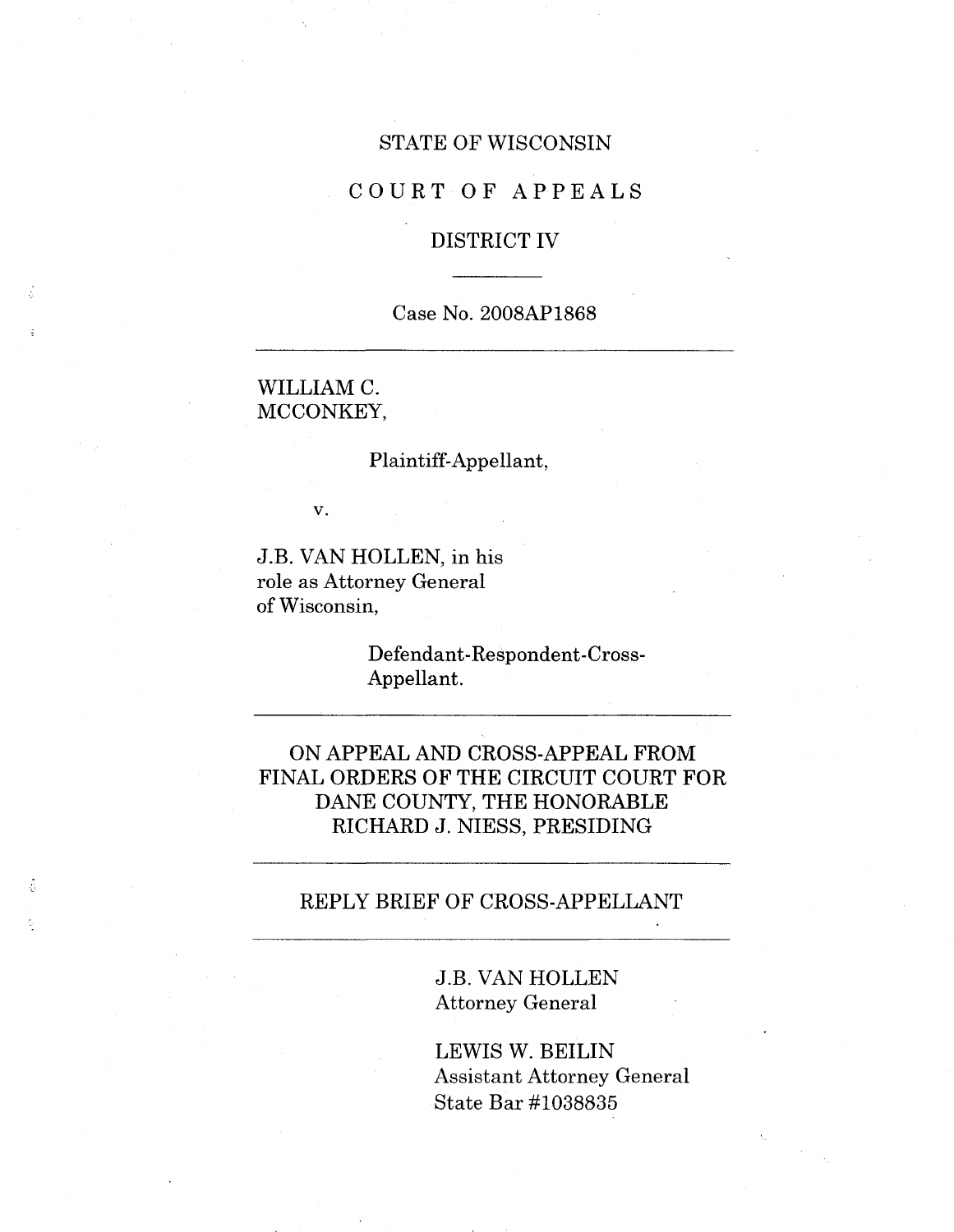Attorneys for Defendant-Respondent-Cross-Appellant

Wisconsin Department of Justice Post Office Box 7857 Madison, Wisconsin 53707-7857 (608) 266-3076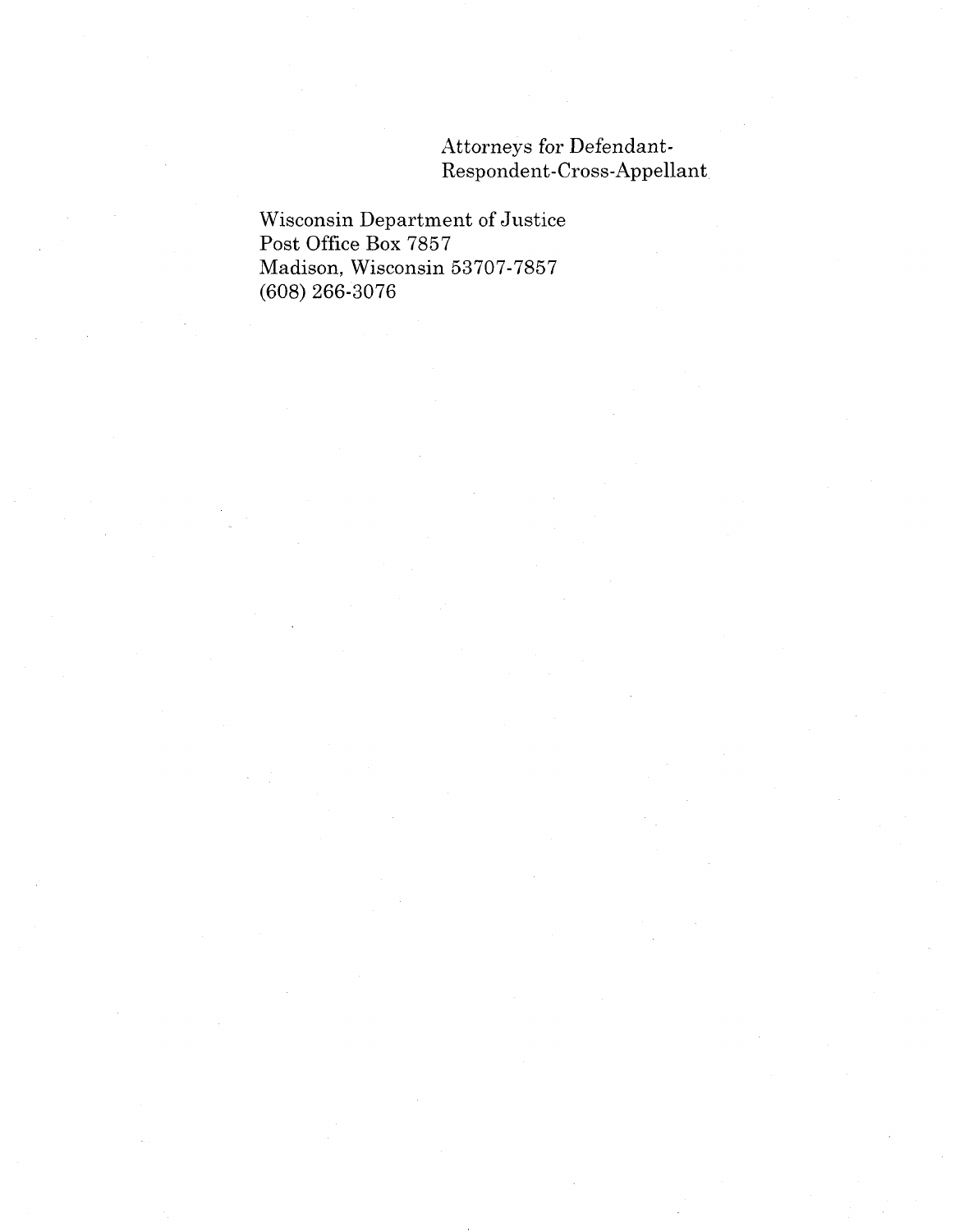# **TABLE OF CONTENTS**

|                         |     | Page |
|-------------------------|-----|------|
|                         |     |      |
| MCCONKEY CANNOT OBTAIN  |     |      |
| <b>STANDING</b>         | AS. |      |
| REPRESENTATIVE OF OTHER |     |      |
|                         |     |      |
|                         |     |      |

#### CASES **CITED**

| Fox v. DHSS. |  |  |  |  |
|--------------|--|--|--|--|
|              |  |  |  |  |
|              |  |  |  |  |

| Los Angeles v. Lyons, |  |
|-----------------------|--|
|                       |  |

Metropolitan Builders Ass'n v. Village of Germantown, 2005 WI App 103, 282 Wis. 2d 458, 698 N.W.2d 30............................. <sup>5</sup>

Wisconsin's Environmental Decade, Inc. v. PSC, 69 Wis. 2d 1, 230 N.W.2d 243(1975)..... <sup>6</sup>

### **STATUTES CITED**

Wis. Const. Art. XII **<sup>2</sup>**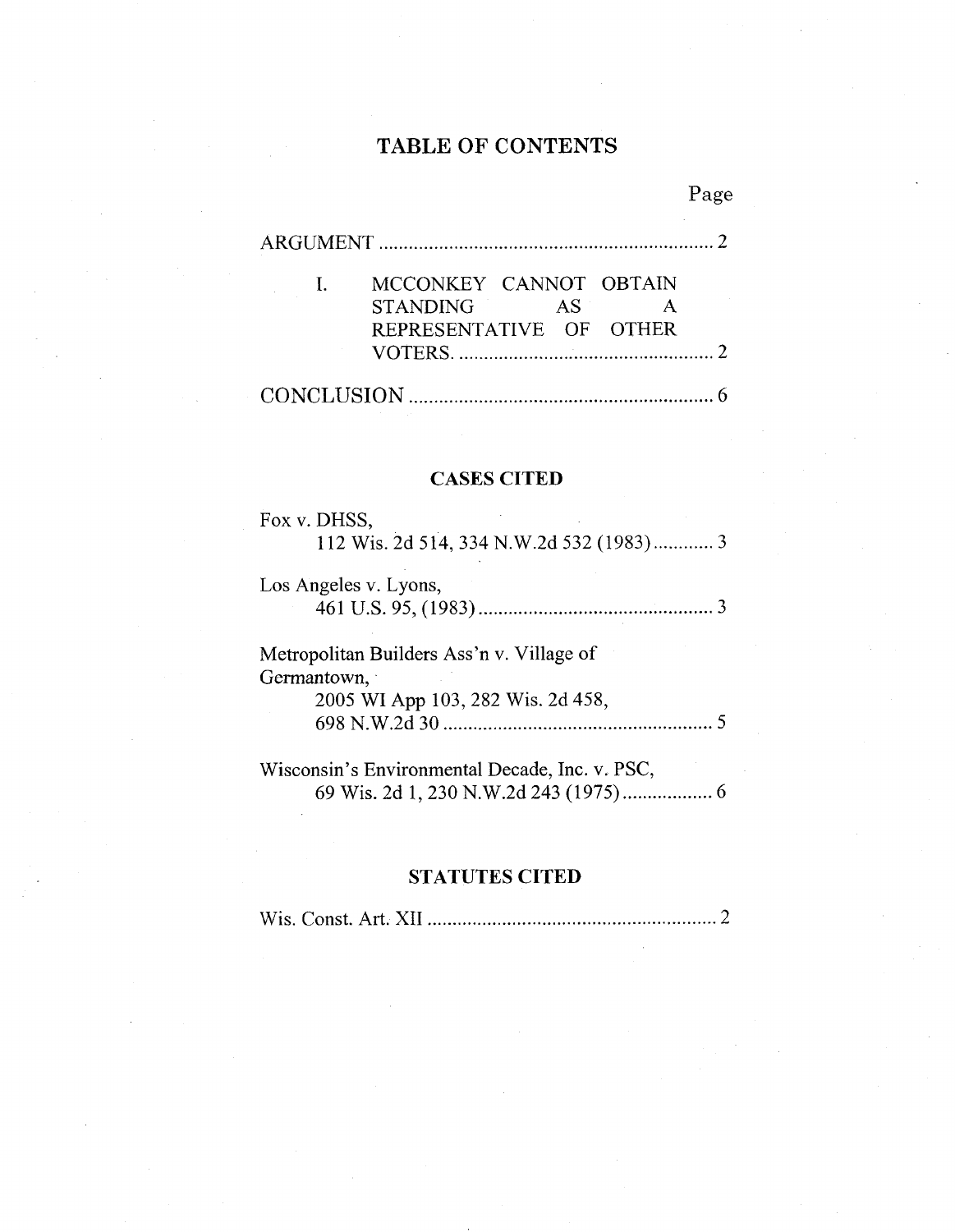#### STATE OF WISCONSIN

### COURT OF APPEALS

### DISTRICT IV

### Case No. 2008AP1868

WILLIAM C. MCCONKEY,

#### Plaintiff-Appellant,

v.

J.B. VAN HOLLEN, in his role as Attorney General of Wisconsin,

> Defendant-Respondent-Cross-Appellant.

ON APPEAL AND CROSS-APPEAL FROM FINAL ORDERS OF THE CIRCUIT COURT FOR DANE COUNTY, THE HONORABLE RICHARD J. NIESS, PRESIDING

### REPLY BRIEF OF CROSS-APPELLANT

The Cross-Appellant, Attorney General J.B. Van Hollen, hereby submits his reply brief in the above captioned action.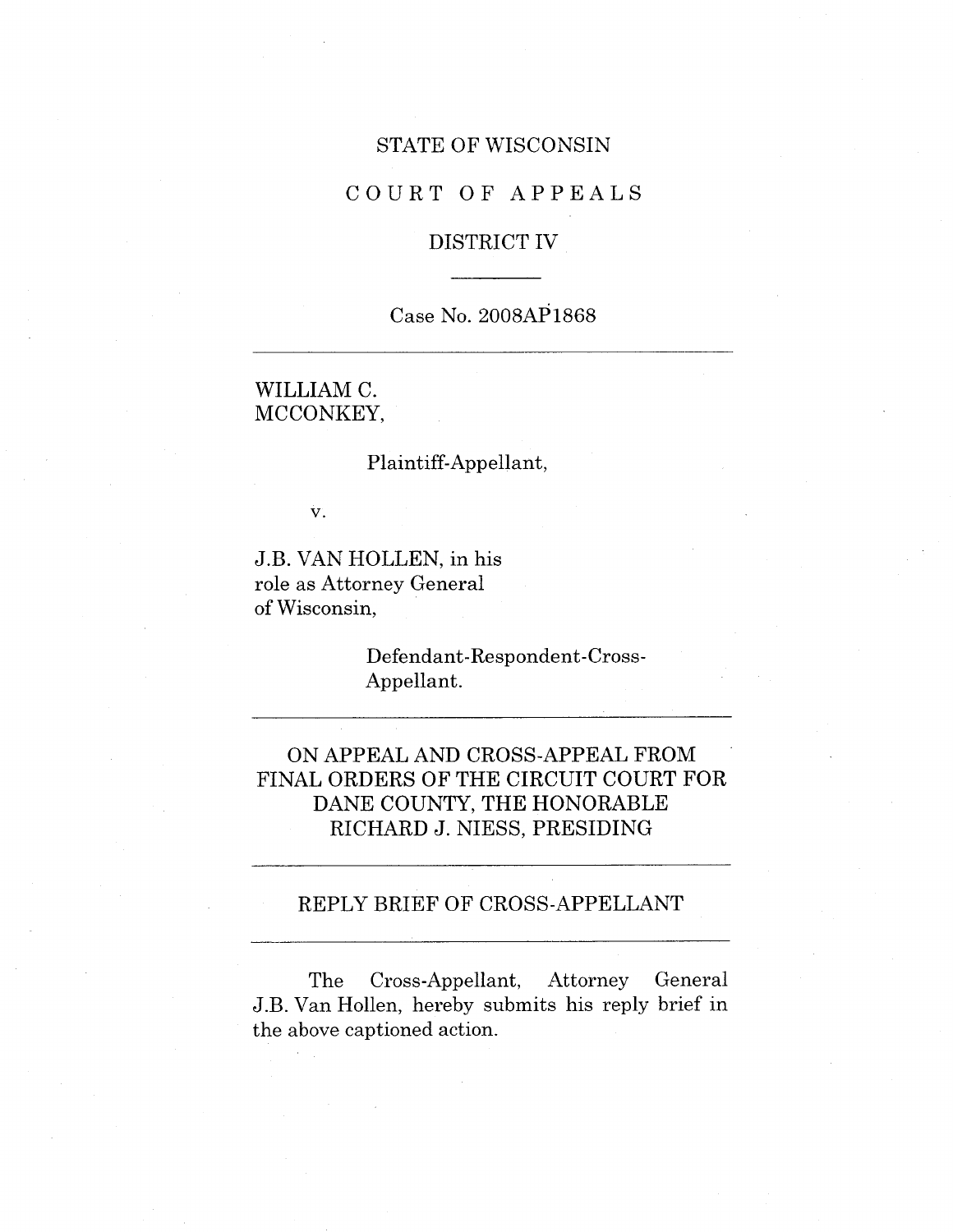#### ARGUMENT

MCCONKEY CANNOT OBTAIN STANDING REPRESENTATIVE OF OTHER VOTERS. I. AS A

As an example of how he believes a violation of Wis. Const. Art. XII, section <sup>1</sup> would impair a voter's rights, McConkey writes that "[a] voter intending to vote 'yes' on the first question and 'no' on the second question, or vice versa, was denied that opportunity." (Response Brief Plaintiff-Appellant-Cross-Respondent William C. McConkey, hereinafter "Resp. Br.," at 3). However, by his own admission, McConkey was not such a voter: he acknowledged he would have voted no on each question if they had been presented separately.

McConkey's response brief on the cross-appeal consists mainly of an effort to link himself to *other* voters: those who, unlike McConkey, would have voted differently on each proposition were they presented as separate questions. McConkey strains to explain how the effect of an alleged violation of the single-subject rule impaired his own vote *via* its effect on the votes of others. It is not always clear how this effect is supposed to have occurred, but McConkey has come very close to saying, if he has not actually done so, that he has standing to sue because other voters may have been injured. That is not Wisconsin law.

McConkey argues that the vote count may have been skewed by the inclusion of both propositions in the same ballot question, and as such, "McConkey's position on one or both

**-2-**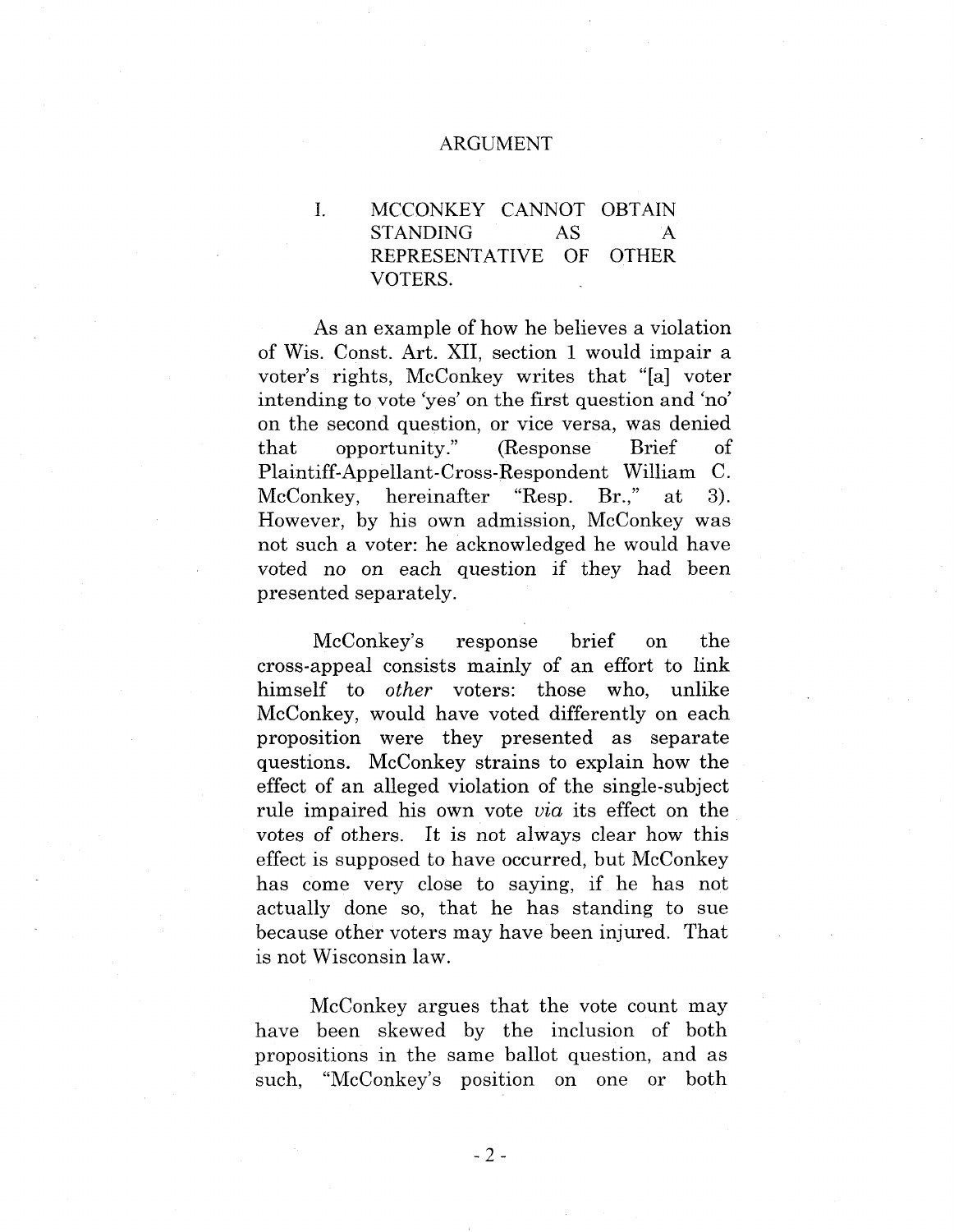questions could have succeeded." (Resp. Br. at 4). But whether the overall vote count might have been different if the two propositions had been presented separately is not the proper question to ask when evaluating McConkey's standing. The question is whether McConkey himself, as a voter in the November 2006 referendum, was directly and actually injured. What matters is whether McConkey's own vote was impaired, not whether his "position" on the issues could have prevailed had the alleged procedural error not occurred.

If McConkey's argument here were correct, then a person could have standing without even having voted on the referendum, based on an allegation that, but for the alleged error, her "position" on the issues might have succeeded. "Abstract injury is not enough. The plaintiff must show that he 'has sustained or is immediately in danger of sustaining some direct injury." *Fox v. DHSS,* 112 Wis. 2d 514, 525, 334 N.W.2d 532 (1983) (quoting *Los Angeles v. Lyons,* 461 U.S. 95, 101-02 (1983).

McConkey notes correctly that he "need not prove that the outcome would have been different in order to satisfy standing requirements," and that the merits of his legal claim do not factor into the analysis of his standing. *(See* Resp. Br. at 4). But then McConkey falls into the very analytical trap he warns against when he writes that the Court should *consider* that "if the amendments had been properly presented to the voters, the outcome could have been different." McConkey links the outcome of the referendum to "the effectiveness" of his own vote. *(Id.)*

McConkey cites no authority for his claim that the Court should consider, as a factor tending

**-3 -**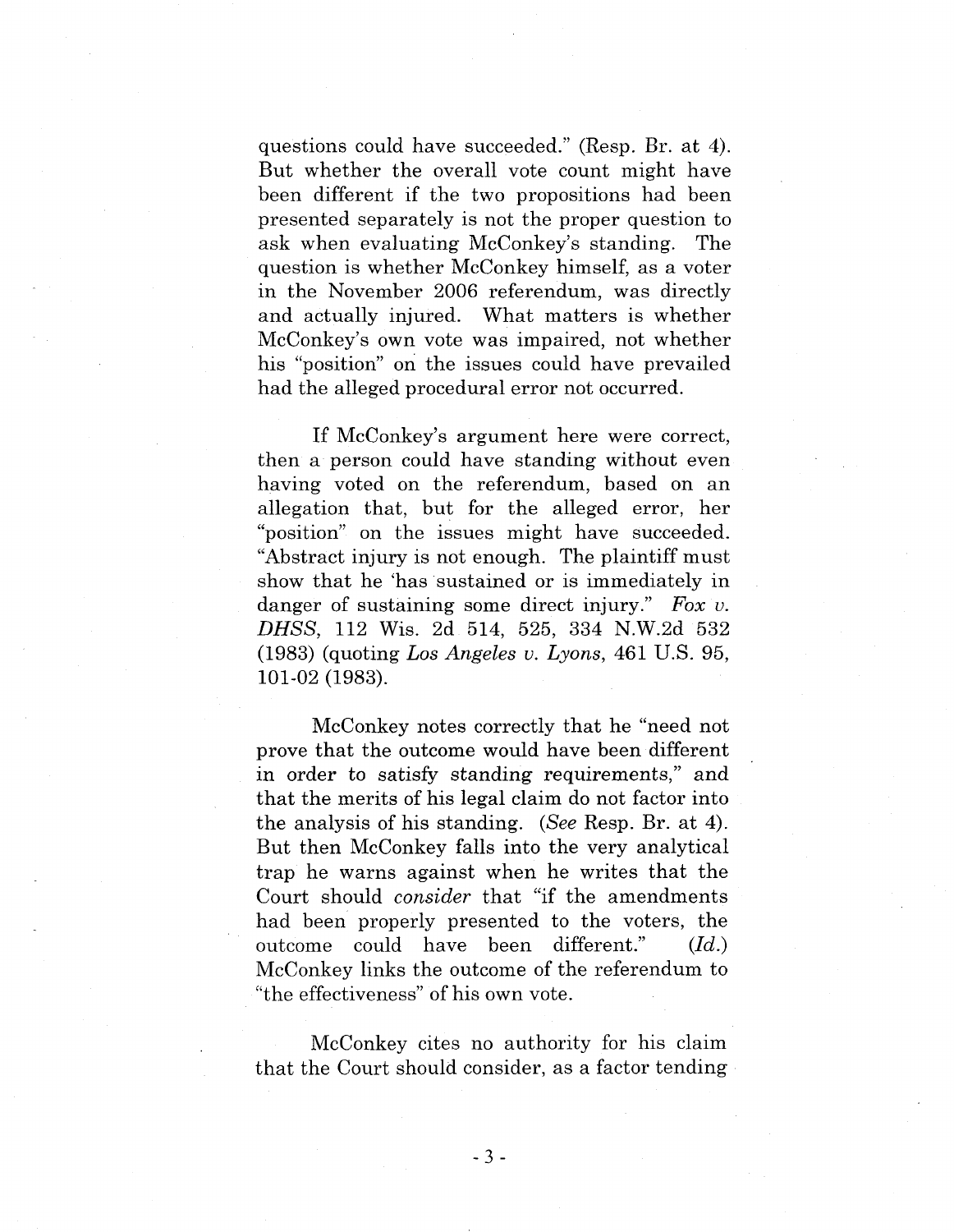to support his standing, the possibility that the outcome of the vote could have been different were the two referendum propositions presented separately. Attorney General J.B. Van Hollen has found no such authority. Moreover, it would make little sense to treat this as <sup>a</sup> factor, because it would always point in one direction. As a matter of logic, were any ballot question changed in some way, the voting *could have* been different. If the very same ballot were presented again, the vote might be different. Such abstractions should not alter the legal requirements for standing.

Throughout his brief, McConkey speaks of the "very real and substantial effect on the effectiveness of MeConkey's vote caused by the Legislature's failure to comply with [the singlesubject rule]," *see* Resp. Br. at 5, but he never explains just what this effect was. McConkey tries to distinguish the way a voter votes (in this context, "yes" or "no") from "the effectiveness" of that vote, but the distinction is obscure.

McConkey's use of the term "effectiveness" is, in fact, a rhetorical transformation of his claim to have standing because as a representative of other voters who would have voted differently than he did. This becomes clear when McConkey writes,

> While McConkey was effectively able to vote "no" on both amendments, he was injured through the diminishment in the effectiveness of his vote because others who desired to vote "yes" on one amendment and "no" on another were deprived of that opportunity, thus possibly reducing the number of"no" votes for one or both amendments.

(Resp. Br. at 10-11).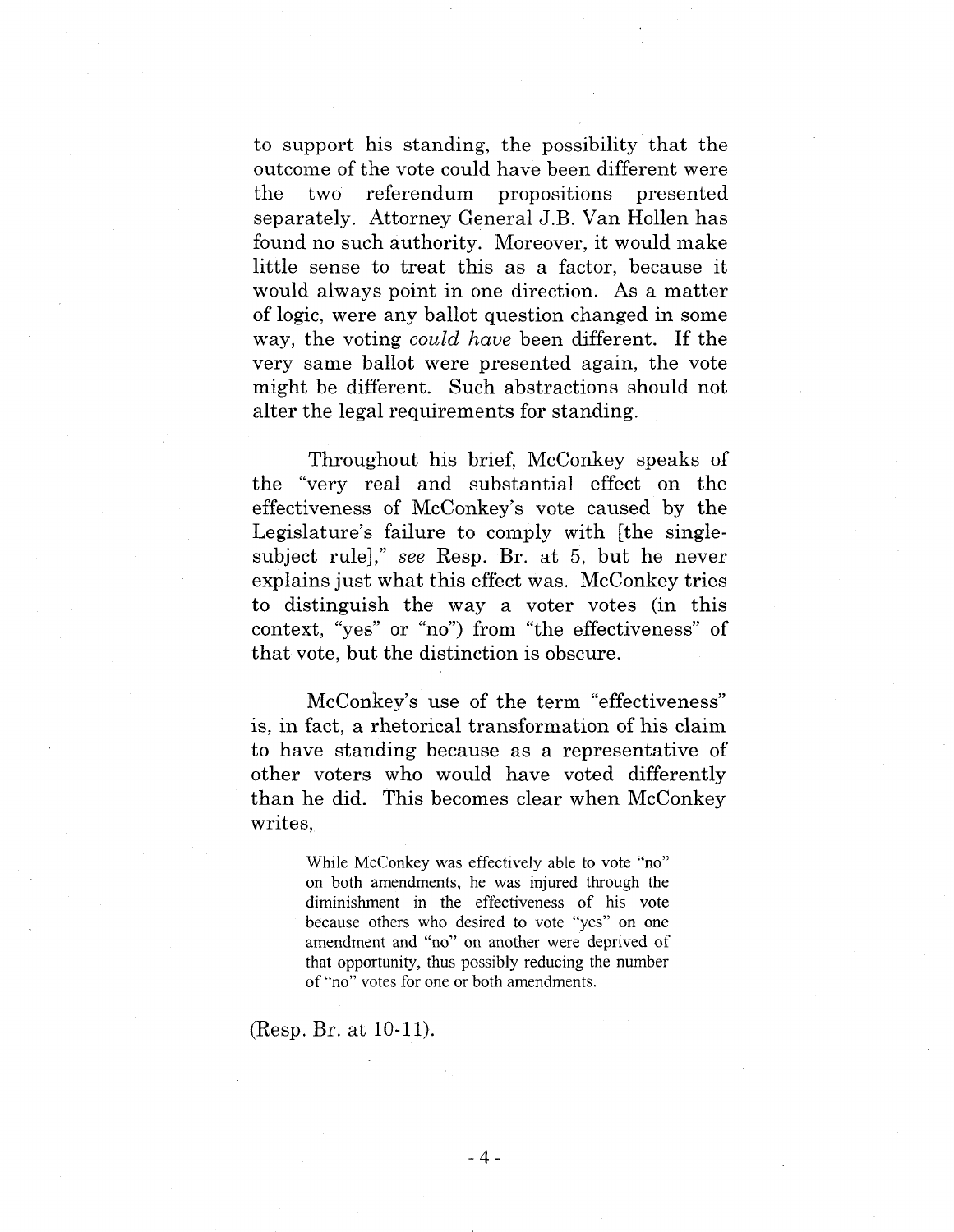McConkey does not explain how the "effectiveness" of his vote (as opposed to his wishes for the outcome of the election) depends on the way other people voted. McConkey suggests that his "'no' vote did not carry the same weight as it would have if others had been able to vote yes' on one amendment and 'no' on the other," Resp. Br. at 10, but votes were not "weighted" in the November 2006 referendum. McConkey is basically suggesting that his vote counted less because more people voted on the (combined) referendum question than might have voted on either proposition had the two propositions been separated. McConkey's argument rests on the false premise that the more votes are cast, the less his vote counts.

Having attempted to ground his standing upon the preferences of other voters, McConkey then compares his situation with that of the plaintiff in *Milwaukee Alliance,* Resp. Br. at 11-12, but the comparison is inappropriate. McConkey suggests that because the plaintiff in *Milwaukee Alliance* was an organization that could not vote, rather than an individual voter who did vote, it follows that McConkey, an individual who cast a ballot, must have standing. (Resp. Br. at 11).

The problem with this position is two-fold. First, the issue of standing was not raised or ruled upon in *Milwaukee Alliance*; whether the organization could have survived a challenge to its standing is unknown. Second, had the issue been raised in *Milwaukee Alliance,* the plaintiff might have established standing under what this Court refers to as the "association standing rule." *See Metropolitan Builders Ass'n u. Village of Germantown,* 2005 WI App 103, 1, 282 Wis. 2d 458, 698 N.W.2d 301 (citing *Wisconsin's Environmental*

**-5-**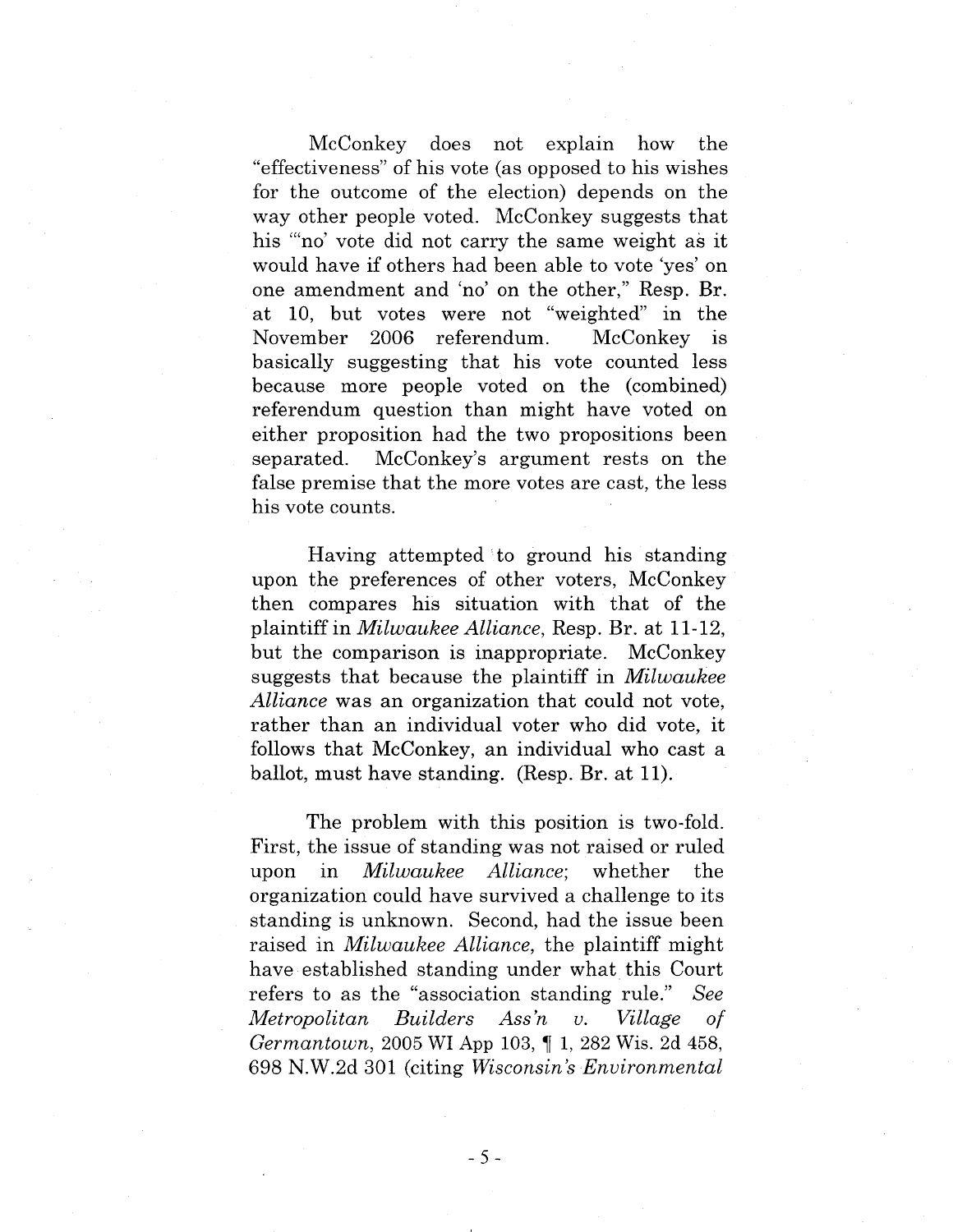*Decade, Inc. v. PSC,* 69 Wis. 2d 1, 230 N.W.2d 243 (1975)).

McConkey, however, cannot rely on the association standing rule. He has sued for himself and himself alone; he does not represent other voters. Whether other voters in this state might have had standing to litigate compliance with the single subject rule is a question that the Court need not, indeed should not, consider; McConkey conceded the facts that conclusively establish that he lacks standing.

#### **CONCLUSION**

McConkey has failed to show that he personally suffered a real and direct, actual injury resulting from the presentation of the marriage amendment in the form it was presented. He lacks standing to litigate the ballot's compliance with Article XII, section <sup>1</sup> of the Wisconsin Constitution, and the circuit court's partial denial of Attorney General J.B. Van Hollen's motion to dismiss should be reversed.

ve<br>th Dated this  $\angle$  / day of January, 2009.

> J.B. VAN HOLLEN Attorney General

*1 1*

LEWIS W. BEILIN Assistant Attorney General State Bar #1038835

Attorneys for Defendant-Respondent-Cross-Appellant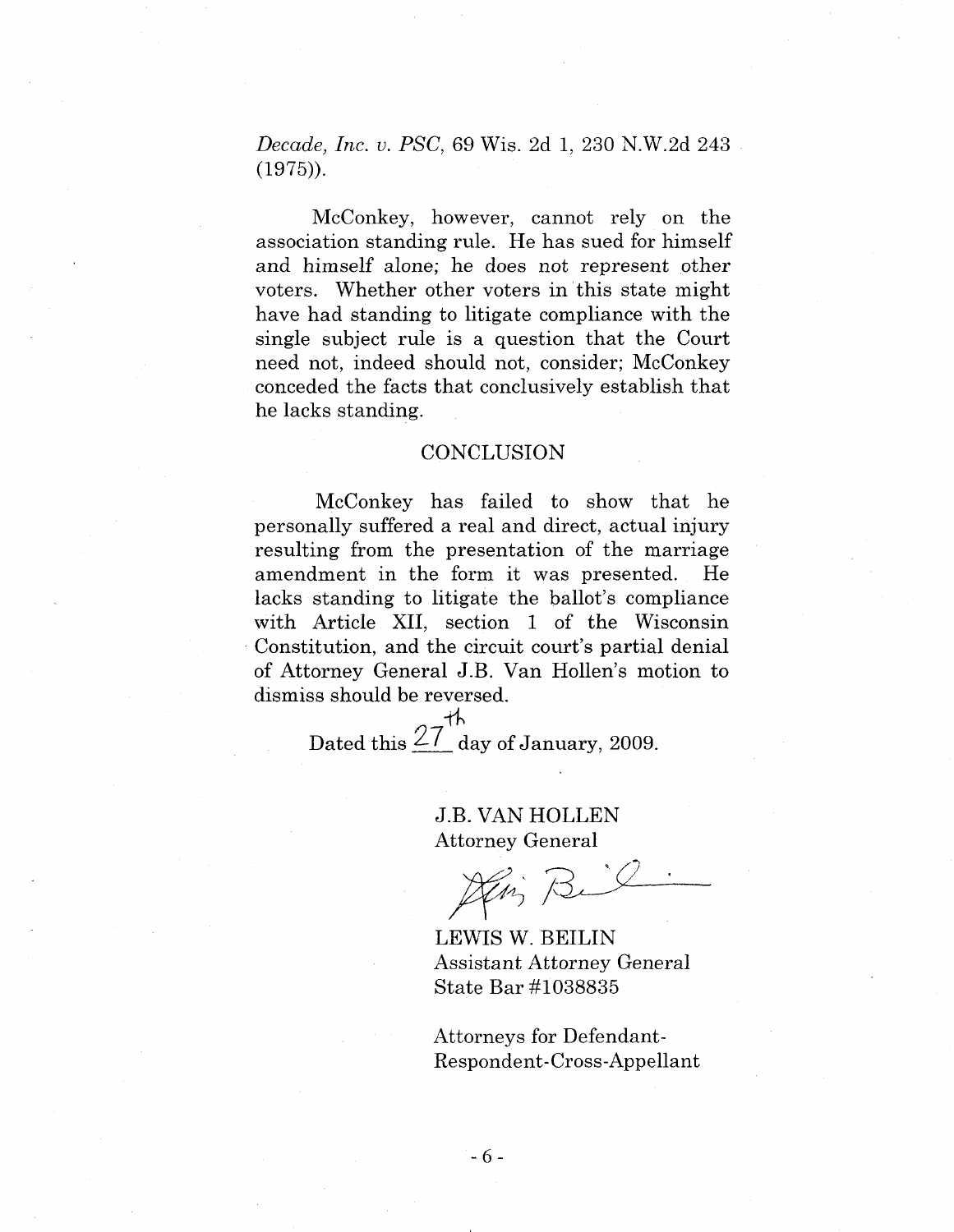Wisconsin Department of Justice Post Office Box 7857 Madison, Wisconsin 53707-7857 (608) 266-3076